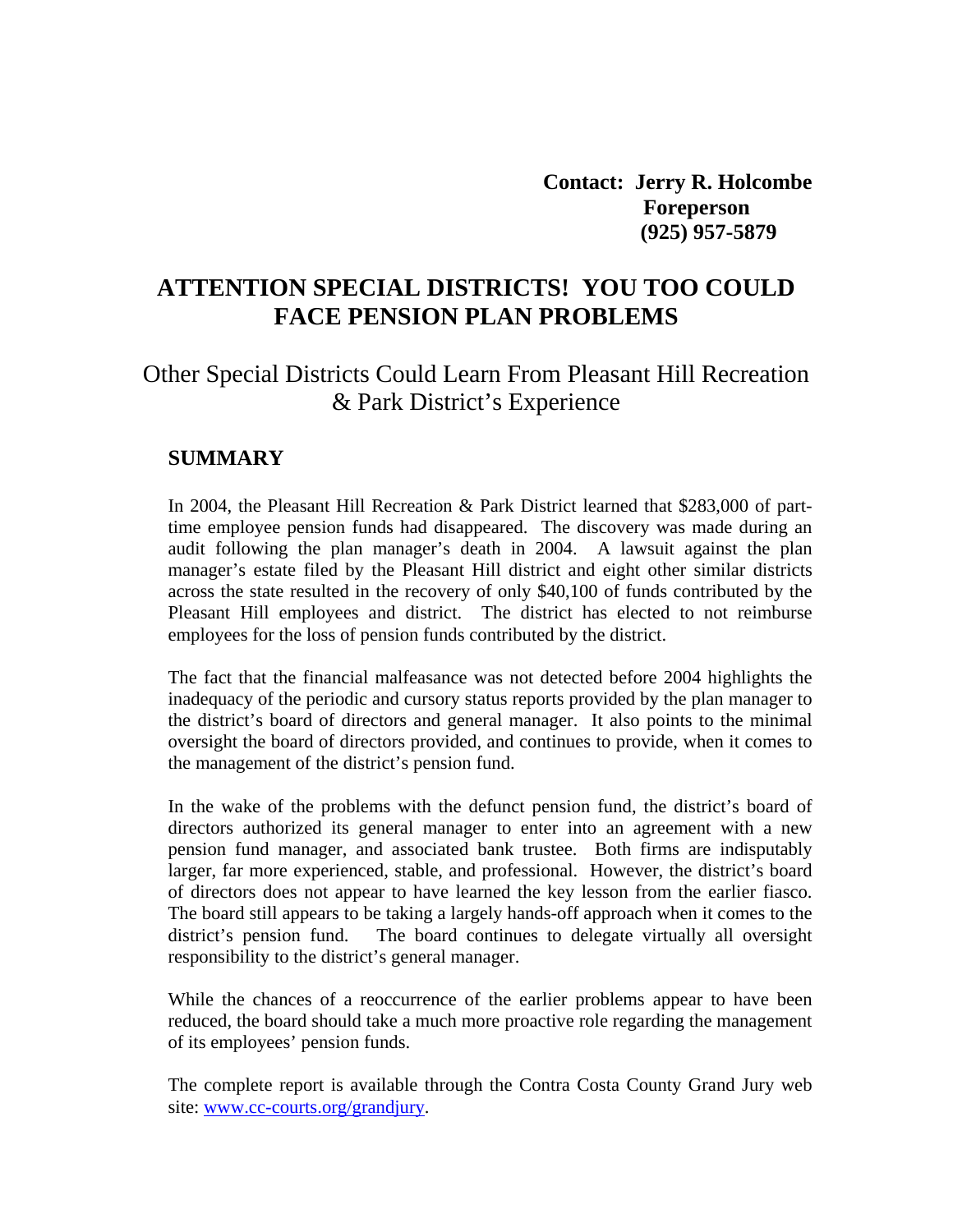## **CONTRA COSTA COUNTY GRAND JURY REPORT 0803**

# **ATTENTION SPECIAL DISTRICTS! YOU TOO COULD FACE PENSION PLAN PROBLEMS**

Other Special Districts Could Learn From Pleasant Hill Recreation & Park District's Experience

One or more Grand Jurors recused themselves due to a possible conflict of interest and did not participate in the preparation or approval of this report.

## **TO: Board of Directors, Pleasant Hill Recreation & Park District**

## **BACKGROUND**

The Pleasant Hill Recreation & Park District (District) has annual revenues of approximately \$5.6 million, approximately half from property taxes on District residences and businesses. The District generates the balance through the provision of services such as sports activities, facility rentals, weddings, dances, and other functions. The District has 27 full-time and numerous part-time employees.

During the period 1992-2004, the District, and 10 other similar districts across the state, contracted with a retired insurance executive to manage pension funds for the district's part-time employees. The death of the plan manager in 2004 triggered an audit of the California Recreation District Employee Benefit Plan (Plan) he managed. The audit revealed that some \$700,000, including approximately \$283,000 of the Pleasant Hill District's pension funds, was missing.

As a result of the audit, Pleasant Hill and eight other districts filed a lawsuit against the deceased plan manager's estate seeking recovery of the missing funds. The lawsuit resulted in a combined settlement for the plaintiffs of approximately \$100,000. The Pleasant Hill Recreation & Park District's share of the settlement was approximately \$40,100. The District deposited the settlement funds into a separate bank account. However, because of the threat of ongoing litigation, the District has had difficulty finding an agent willing to manage the account. None of the money has been dispersed to eligible employees.

For the eight years in question, the District's Board of Directors relied on periodic and cursory updates from the Plan administrator. The updates covered the Plan's general status, but provided no detailed or audited information on the Plan's financial status or investment performance.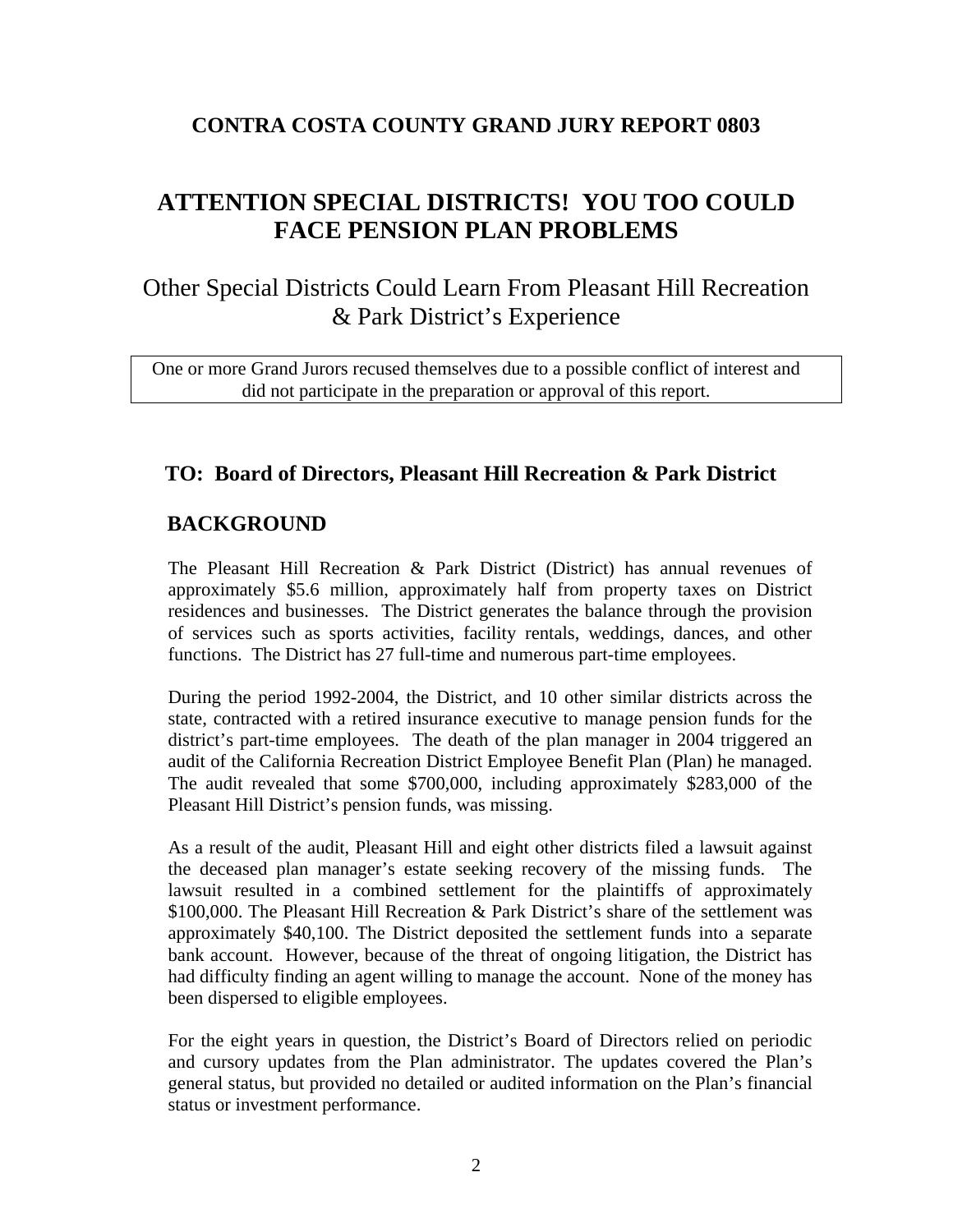In October 2006, the Board authorized the District's general manager to enter into an agreement with Public Agencies Retirement Services (PARS) to act as the new administrator for the District's pension plan. The Board also authorized its general manager to enter into an associated agreement with Union Bank to act as the new pension plan's trustee.

## **FINDINGS**

- 1. The Pleasant Hill Recreation & Park District (District) was created by the voters in the District in 1951 pursuant to California Public Resources Code section 5780 et seq. The District covers approximately nine square miles, has approximately 22,000 voters, and provides parks, recreation facilities, open space, and recreation programs for District residents.
- 2. A five-member Board of Directors (Board) governs the District. The Board is made up of five District citizens directly elected by District voters.
- 3. The District's 2007-2008 budget includes approximately \$5.6 million in revenues, of which approximately \$2.4 million is from property taxes on District residences and businesses. The District generates the balance through the provision of services such as sports activities, facility rentals, weddings, dances, and other functions.
- 4. The District has 27 full-time employees, and also hires numerous part-time employees. The subject of this report affects approximately 1,400 former and current part-time employees.
- 5. The District has well-kept parks and extensive recreation programs.

#### **A. The Former District Pension Plan**

- 6. Until 2004, the District, together with 10 similar districts across the state, invested funds in a pension plan on behalf of its part-time employees through the California Recreation District Employee Benefit Plan (Plan). An individual, who died in 2004, administered the Plan.
- 7. The Plan was a 401(a) FICA alternative plan, in lieu of Social Security.
- 8. The District's elected Board provided minimal oversight of the Plan, its manager, funds, and investments.
- 9. An audit performed in 2004, after the death of the Plan administrator, found that approximately \$700,000 was missing. Of that amount, this District's share of the loss was approximately \$283,000. After legal proceedings began against the administrator's estate, a settlement was negotiated in which this District received approximately \$40,100.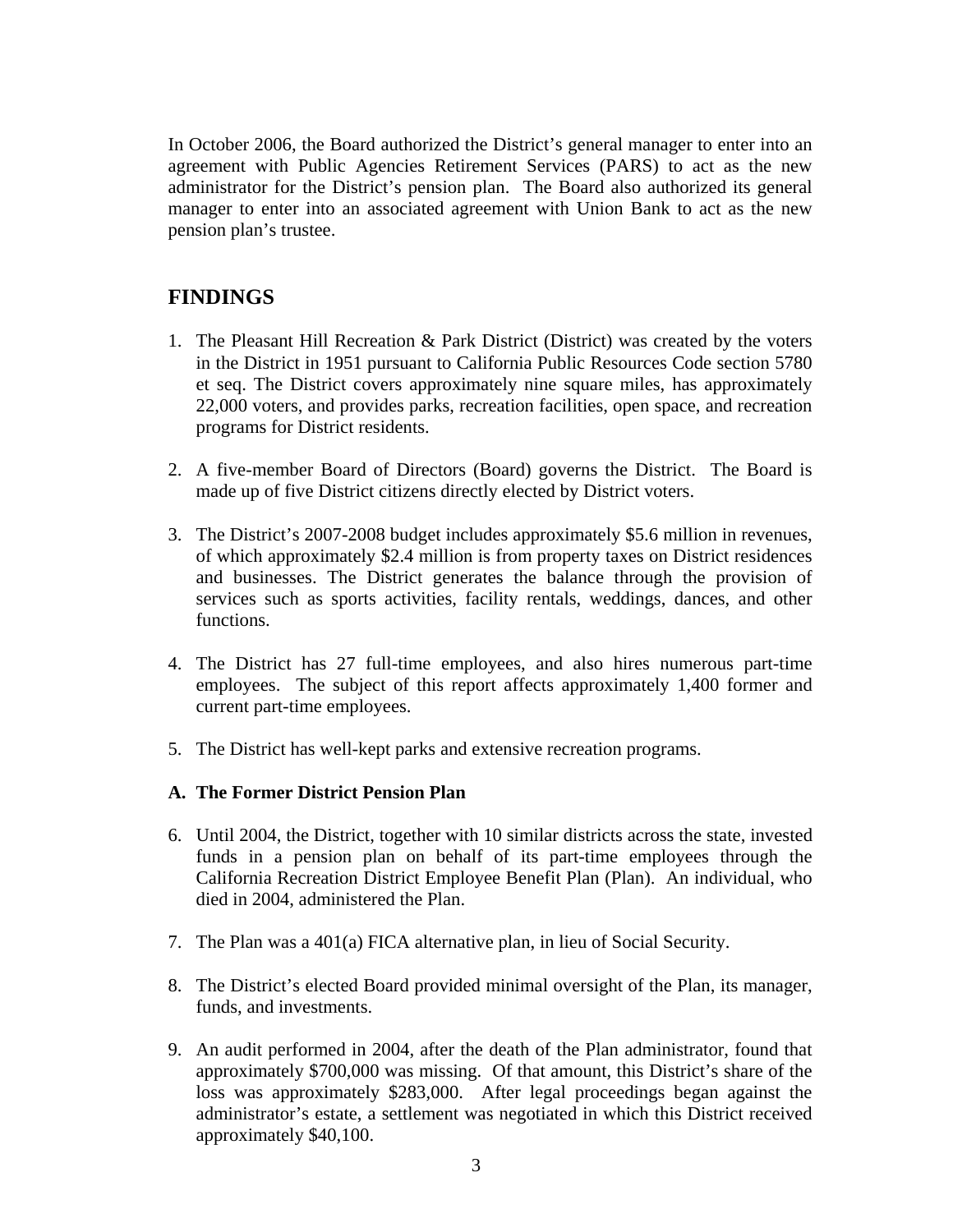- 10. When concerns arose, the District withheld approximately \$17,000 from contributions it would have otherwise been required to deposit under the terms of the Plan. This sum, plus the \$40,100 received by the District as part of the settlement resulting from the suit brought against the Plan administrator's estate, has been deposited in the Local Agency Investment Fund (LAIF). The LAIF is an investment alternative available to local governments and special districts through the California State Treasurer.
- 11. The District has adopted a method to disburse the \$57,100 held in the LAIF to eligible employees. The District was awaiting cooperation from other affected districts, but has voted to proceed even if the other districts do not.
- 12. Following the death of the Plan administrator, legal proceedings revealed that he was neither bonded, nor covered by a type of insurance upon which the District could make a claim.
- 13. Not including the above-referenced settlement amount, approximately \$155,000, plus interest, remaining in the former Plan belongs to the District. This District has attempted, without success, to get the other districts to cooperate in an apportioned disbursement of the Plan's funds.
- 14. The District has not secured the services of an agent to manage and distribute the funds remaining in the former Plan. Since some of the retired employees have reached the IRS mandatory withdrawal age of 70½, the absence of an agent to handle legally required distributions exposes eligible retirees to potential IRS scrutiny.
- 15. The District has not replaced the money its employees lost due to the actions of the District's Plan administrator. The District intends to replace only the money that was contributed by employees through their payroll deductions. The District does not intend to replace the money the District contributed to the Plan.
- 16. The District's failure to replace the missing funds for its employees may result in tax problems for employees as they reach retirement age. Since the IRS has no knowledge of the missing funds, it may calculate mandatory minimum withdrawal amounts based on the total amount reported by the District for each employee. The District is aware of this potential. Some affected employees already have reached retirement age.
- 17. The failure of the District to replace missing funds for its employees may result in tax and /or legal implications to the District. The Plan was made available to parttime employees in lieu of Social Security. As with Social Security, the District has Plan funding obligations with which it has not complied.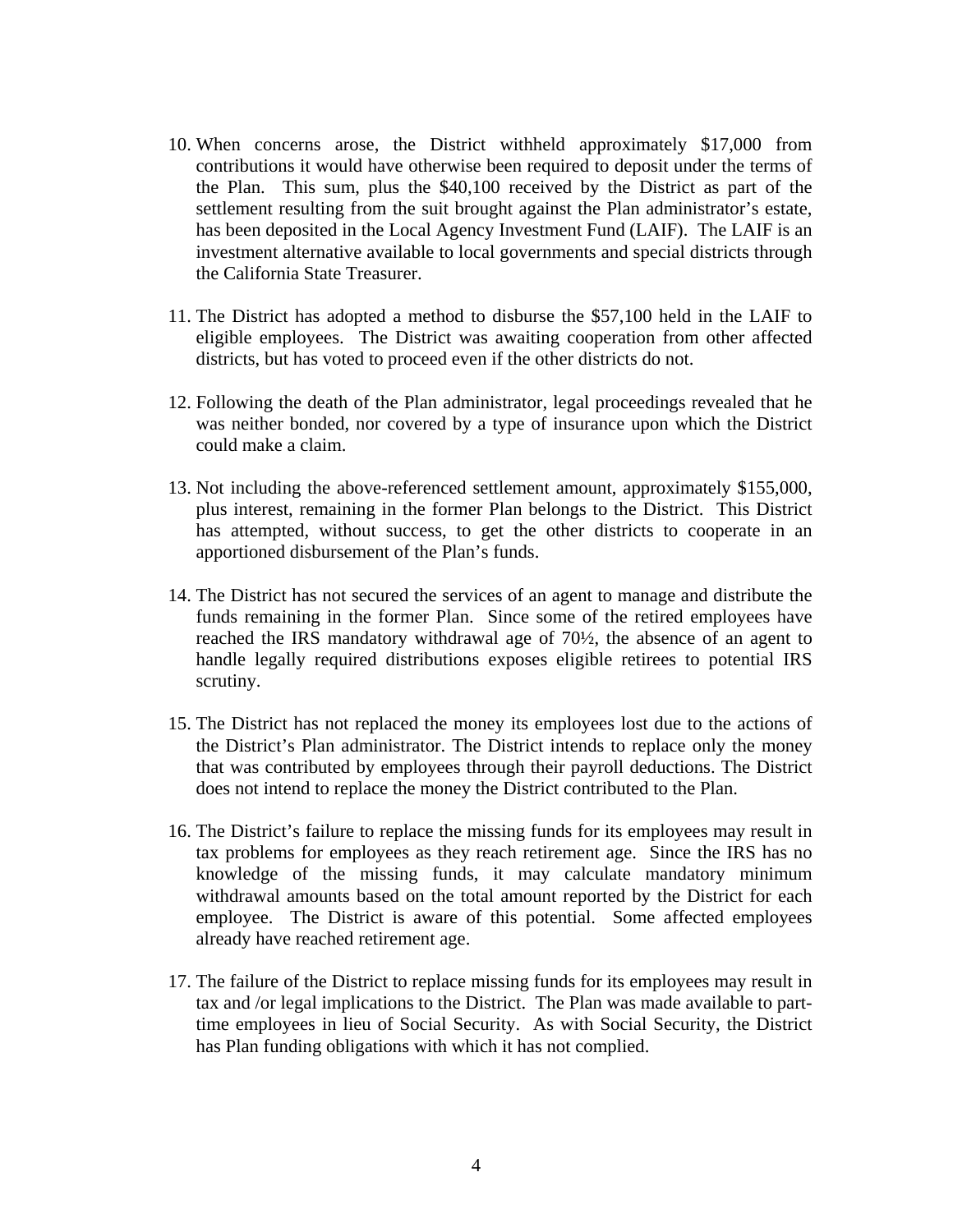#### **B. The New Plan**

- 18. On September 7, 2006, the District Board unanimously authorized the District manager to sign documents for the District that appointed Public Agency Retirement Services (PARS) as the 457(a) FICA (Social Security) Alternative Retirement Plan's Trust Administrator.
- 19. On October 2, 2006 the District's General Manager signed an Agreement for retirement fund services with Phase II Systems, a California corporation, which does business as PARS.
- 20. PARS is not licensed to provide advice on tax, accounting, legal, investment or actuarial issues.
- 21. At PARS' suggestion, the District's General Manager signed a contract with Union Bank by which the bank will act as the trustee of the pension funds for the District's part-time employees.
- 22. The Union Bank contract does not include effective limits on fees that may be incurred by the bank and charged to the District.
- 23. The Union Bank contract permits the bank to make potentially risky investments, such as investing on margin (depositing only a small percentage of the funds actually at risk), and investing in its own paper (investing in the bank itself). Current District practices preclude that from happening.
- 24. The Union Bank contract permits oversight by the District, including investment options. The District Board has not done so.

## **CONCLUSIONS**

- 1. The District's Board and its General Manager provided inadequate oversight of the former pension Plan, especially with regard to securing regular audits, and detailed financial status and performance reports from the Plan administrator.
- 2. The District's Board took, and continues to take, too much of a hands-off approach to the oversight of both the former and current District's pension plans.
- 3. Despite the losses incurred as a result of inadequate oversight, the Board still does not recognize the propriety of regularly and closely monitoring Plan financial status and investment performance, as well as establishing and monitoring pension Plan policies.
- 4. The District's Board has authorized the General Manager to enter into a trust agreement with Union Bank that could disadvantage the District. Thus far, this has not occurred, but the District must carefully monitor investment selections.